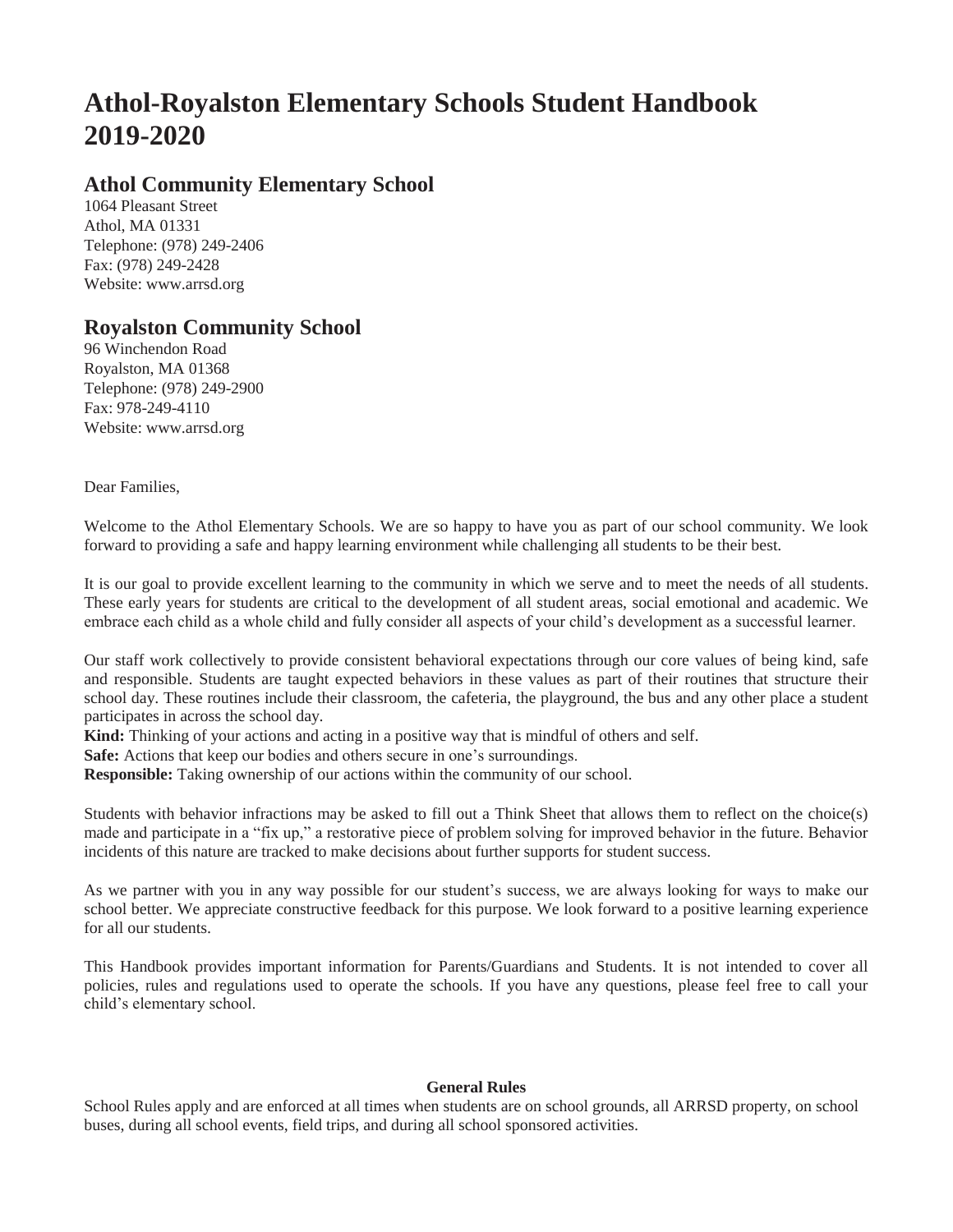In all matters, the Principal/Administration reserves the right to exercise his/her discretion.

#### **Daily Schedules/Dismissals**

Individual school schedules are available at each school. It is important that you note the times your child can arrive to school, when breakfast begins and dismissal times and procedures. All students are dismissed at 12:00 on half days. All students who are not leaving school on a bus or leaving school with a parent/guardian after school MUST have a note from the student's parent/guardian.

#### **Arrival/Departure Times**

Students should arrive at school between 8:15 a.m. and 8:30 a.m. and report directly to their classroom. Breakfast is served in classrooms at the start of school. No student should arrive before 8:15 a.m. The school day ends at 3:05 p.m. Students should leave school by 3:05 p.m., unless they are under the direct supervision of an adult.

#### **School Closings/Delayed Openings**

In the event of a storm or hazardous road conditions or other emergencies requiring schools to be closed, announcements will occur over the following radio stations or will be listed on the following television stations: WCAT (700) AM, 99.9 FM in Orange, WSRS (96.1 FM) in Worcester, WJDF (97.3) in Orange, WWLP, TV 22 Springfield, WGGB TV 40 Springfield, WCVB TV 5, and WBZ (TV4) in Boston.

Parents may also opt to be included in the One Call Now to get telephone messages about school closings.

#### **Student Release Procedures**

If it is necessary for your child to leave school during the day, he/she will need to be excused by the classroom teacher and signed out in the office by the adult picking the child up. Children will only be released to adults listed on the registration form or with a note signed by the parent/guardian. Adults picking up children may be asked for identification if the school staff does not know them. Students will be called to the office when the person releasing them arrives at school. This maximizes their time on learning so that no student is waiting for extended periods in the office.

#### **Attendance Policy**

Our learning day begins at 8:30 a.m., attendance will be taken daily and monitored carefully for each student. While there are a number of reasons that a student may be absent from school, the principal has legal responsibilities when the number of absences exceeds a certain limit. A student may be considered truant and court proceedings may be initiated when the student accumulates seven unexcused absences in a six-month period (Massachusetts General Laws, Chapter 76, Sec. 2). The decision whether an absence is determined to be excused is made by the principal, not by the parent/guardian. Diligent attention is given to attendance. All students need to attend school on a regular and consistent basis. The elementary schools wish to partner and problem solve any barriers keeping students from attending. School meetings are designed for this purpose, along with accountability for school attendance that fosters student success.

The attendance protocol is as follows:

- A call is made home when a child is absent without an explanation.
- After three days of absences/tardies during the school year, there is a specific conversation about the importance of attendance that includes where the student falls in terms of the number of absences.
- Once a child has missed five days, families receive a letter, signed by the Principal, invoking the Excessive Absences Tracker to monitor further missed school time. A referral is made to the Guidance Department.
- Upon the seventh absence, a meeting will be scheduled with the family and the Assistant Principal and/or Guidance Counselor.
- When a child's record contains ten absences, a meeting with the Principal, Guidance Counselor and Teacher is held for a clear demonstration of how the absenteeism is impacting the child's learning.
- Further steps may be filing with the Court for a Child Requiring Assistance (CRA) or with the Department of Children and Families for educational neglect.

Please see the District Handbook for further details about attendance.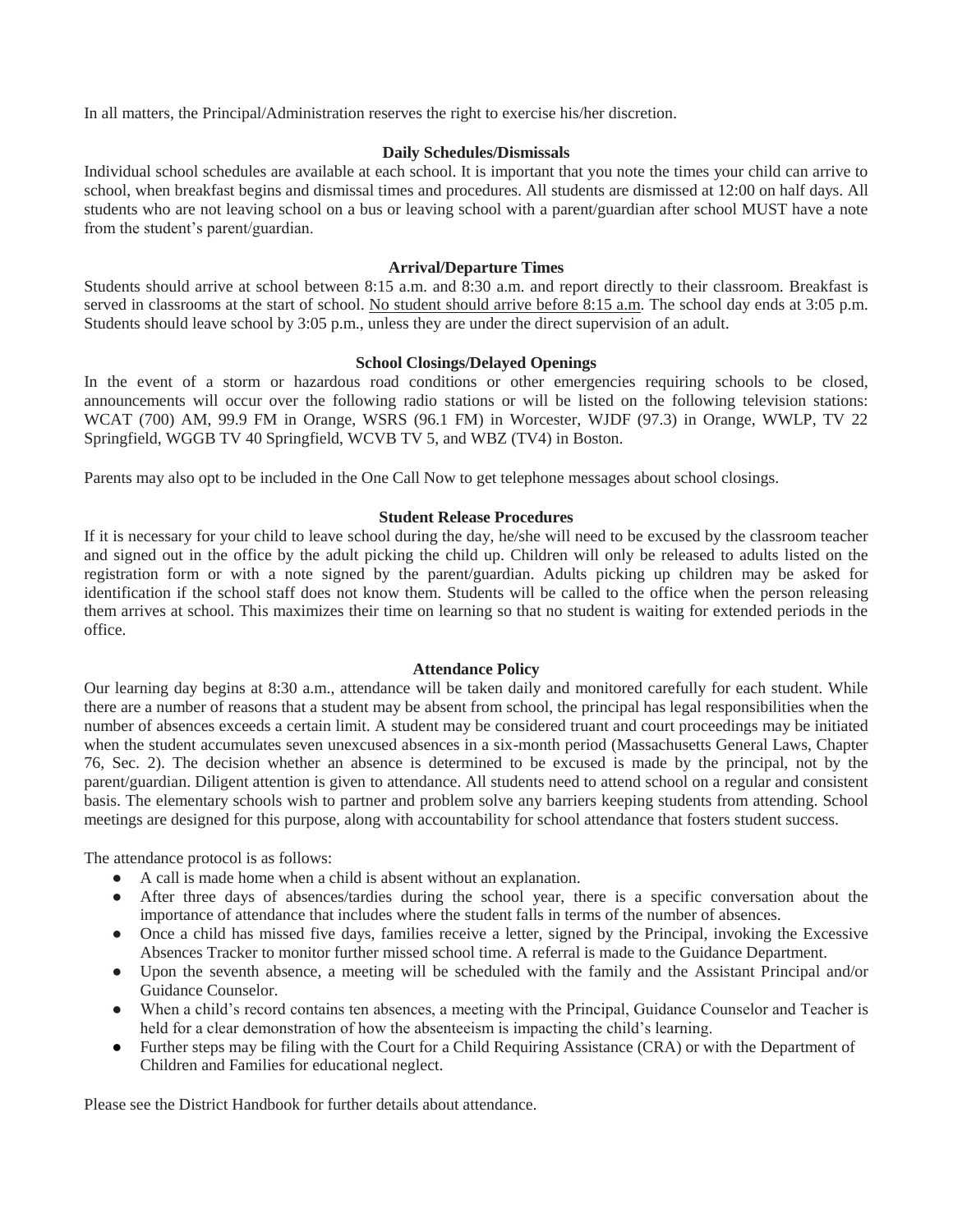If your child arrives late to school, they should check into the main office prior to going directly to class. As a school community, we look forward to building learning experiences with your child and do not want them to miss any opportunities that will make them successful. However, if your child is unable to arrive to school on time, a meeting may be scheduled to develop an attendance plan that will help them be successful.

Please inform your child's school, as soon as possible before 8:45 a.m., if your child will be absent due to illness or other reasons. As a school, we want every opportunity for your child to be met with success; we will pay close attention to attendance and have every expectation that all students attend school on a regular and consistent basis.

# **Visitation Procedures for Parents, Volunteers, and Guests**

In the interest of keeping our school safe, we are highlighting our procedures for visiting our school. We would ask that when entering our school, visitors ring the bell at the entrance door, buzz in, sign in at the office and wear a guest tag. Visitors must have made prior arrangements to visit classrooms. Tardy students and early dismissals will take place in the main office area to minimize classroom disruption. Our students' safety is our number one concern.

# **Delivering Items to Students During School Hours**

If a member of a student's family needs to bring the student an item during school hours (instruments, lunch, homework) they will deliver the item(s) to the main office. Main office staff will ensure that items are delivered to the classroom with the least amount of disruption to the class. Party invitations are not to be delivered if anyone in the classroom is excluded.

#### **Morning Announcements**

Each morning begins with students making morning announcements using the PA system. Students lead the school community in the Pledge of Allegiance, and make brief announcements. Students remind the school community of the core values through the school motto.

# **Lunch Rules**

- Students must show respect to cafeteria workers and staff, following lunch supervisors' and cafeteria workers' directions in the food lines and at all times during lunch.
- Students must stay seated except to get lunch, return their tray, buy a snack and at dismissal time.
- Students may raise their hand to request access to the bathroom or to ask other questions of cafeteria duty staff/teachers.
- All food should remain in the cafeteria. No food is allowed on the playground.
- All lunches must be eaten in the cafeteria, unless designated by the administration.
- Students should remain in the cafeteria during lunch and not be permitted in other areas during lunch, except when accompanied by an adult.
- Students may not throw, toss, or forcefully slide food or drink.
- It is expected that students will clean up their area during lunch. If multiple infractions occur, students may be asked to practice cleaning up during other times of the day.
- Students must walk quietly to and from lunch staying to the right in the hallways.
- Students must follow all other school rules while in the lunchroom.
- [Lunch menus go home at the beginning of each month and are posted on the district website: www.arrsd.org.](http://www.arrsd.org/)

Appropriate disciplinary actions will be taken when there is a violation of the lunch rules. All disciplinary actions are at the discretion of the administration. These may range from a warning, to an alternative lunch, or even an in school or out of school suspension. Other consequences may assigned by administration.

#### **Bus Rules**

Students must adhere to bus rules whenever they ride on a school bus. All students will practice bus evacuation procedures twice during the school year. If students violate bus rules, they may be asked to practice bus rules during their free time at school.

#### Waiting for the Bus

● Students should be at their bus stop ten minutes before the published pick-up time.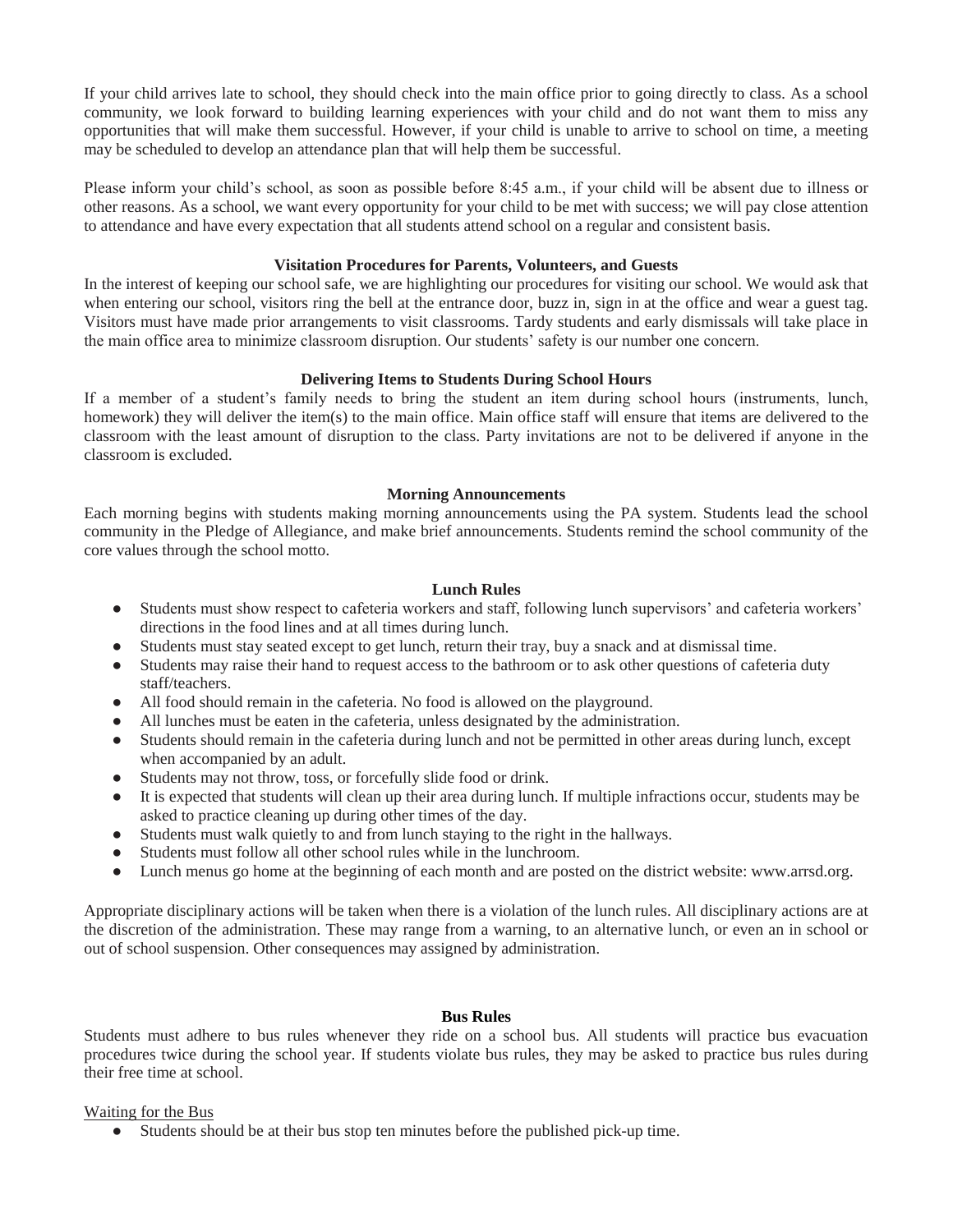- Students should practice safety around roadways and avoid crossing streets when possible.
- Students should not move toward the bus to board until the bus has come to a full and complete stop.
- Appropriate behavior is expected at the bus stop.

### Riding on the Bus

- Students are to be seated quietly at all times while buses are in motion and cannot change seats.
- Student will sit with their back against the seat and their feet in front- no feet in the aisles.
- Students will NOT eat food while on the bus.
- Nothing is to be thrown either on the bus or out the windows.
- Listen carefully and obey any directions issued by the driver.
- All body parts (hands, arms, etc.) must remain in the bus at all times.
- Stay seated while the bus is in motion.
- Use appropriate language and volume.

# Unloading from the Bus

- Students should remain seated until the bus has come to a complete stop and the driver has opened the door.
- Students will follow the instructions of the bus driver.
- Students will leave the bus in a quick but courteous and safe manner.
- Students who must cross a street as they depart the school bus, must walk in front of the bus (never in back) at a distance of at least 12 feet from the bus.
- Students will observe all safety precautions as you travel from your bus stop to home.

# **Loss of riding privileges initiated from the Bus Behavior Report form:**

Students may be asked to practice bus riding skills during free time at school, such as recess, or during an alternative lunch. Students engaging in unsafe or inappropriate behaviors may be suspended from riding the school bus for a period of time up to the remainder of the school year. There is one warning given before students may be removed from the bus. Such suspension will be initiated by the administration. During any suspension of bus privileges parents are responsible for transportation. It is expected that students will attend school; absences due to a lack of transportation will be unexcused.

#### **Car Transportation**

Families choosing to drive students to school or pick up students to transport home, should use the community entrance parking lot for pickup and drop-off. This area is used for both morning drop off and afternoon pick up. Students should not arrive earlier than 8:15 a.m., unless an adult is available to supervise the student. It is unsafe to drop students off, unsupervised prior to 8:15. The front door entrance is available for students with special circumstances as long as the office is notified of the need. At ACES, families obtain a pick up number affiliated with students and their siblings, to hang in their car to foster efficiency when picking up. Please be sure the student is aware of his/her pick up number.

#### **Electronic Devices**

Cell phones are primarily allowed for emergency use only. The student's cell phone must be turned off and MUST remain in the child's backpack or with the teacher at all times. If a student is using a cell phone and does not have permission, the device will be confiscated and sent home with the student at the end of the day. The school district cannot be responsible for any lost, damaged, or stolen cell phones or electronic devices. A second offense will warrant a parent or family member retrieving such device from the teacher/ front office. Cell phones are not allowed on field trips. Electronic devices may be used on the bus at the discretion of the driver, provided they are used to access appropriate content and do not cause disruption of those around the area.

#### **Personal Items/Toys**

Personal items/toys must be stored during the school day. Whenever possible these items should be kept at home. The school is not responsible for lost, stolen or damaged personal items/toys brought to school.

#### **Computer Use Policies**

**Students will sign these policies and parents are asked to do the same in order to access chrome book usage at school.**

Students shall not: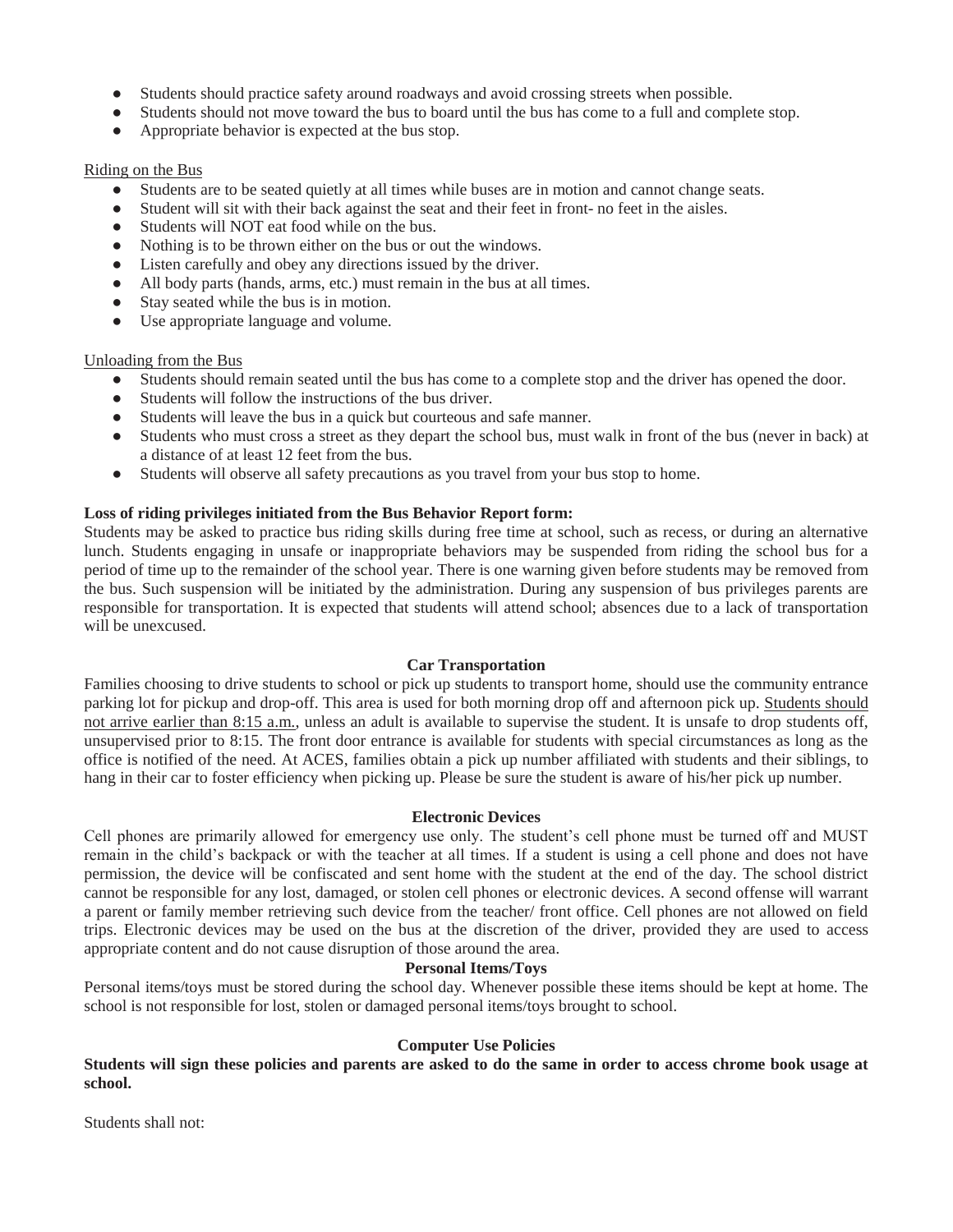Attempt to access or send email unless created by the school district.

Attempt to access chat rooms or personal gathering websites deemed inappropriate like instagram, snapchat, facebook, etc.

Access or type in any Internet address (URL) unless directed to do so by their teacher.

Reveal their account password or shall not permit or authorize any other person to use their name or login password. Gain unauthorized entry into a file, either to read or change information or transfer files.

Use another individual's account or vandalize another user's data. Degrade damage or disrupt equipment or system performance. Gain unauthorized access to network resources.

Download, install or load programs or disks onto a specific school computer.

Use the network to access and/or transmit material in violation of any U.S. or Commonwealth law, including copyrighted material.

Access, download, display, transmit, produce, generate, copy or propagate any material that is obscene or pornographic material; that advocates illegal acts, that contains ethnic slurs, or racial epithets; or that discriminates on the basis of gender, gender identity, national origin, sexual orientation, race, religion, ethnicity, disability or age.

Use of the Internet for personal commercial activities, product advertisement or political lobbying. Refer also to the Internet Use Policy.

Violation of these usage rules will result in an immediate loss of computer privileges for anything unrelated to school content; assignments, assessments, practice sites. Administration will determine if paper copies of the school content activities may be delivered in paper format instead of computer based.

# **Absolutely No Food or Drink at the Computers**

If a student violates any of the District's Acceptable Internet Use Rules, or applicable state and federal laws, the student may be subject to the loss of computer privileges and any other district disciplinary options as determined by the administration.

Internet access is coordinated through a complex association of government agencies and regional networks. The operation of the Internet relies heavily on the proper conduct of the users, who must adhere to strict guidelines. The district staff has the right and obligation to monitor student Internet activities. Please remember that Internet access at school is a privilege, not a right.

Administration will have final authority on usage of personal computers, pen drives, disks or other storage devices.

# **Property Damage**

It is against the law to deface or damage public school property or the property of others. Parents and students will be held accountable for damage costs or replacement costs.

#### **Lost and Found**

We collect a large amount of items in our lost and found within just a few months. Misplaced articles should be turned in to the lost and found. Please have your children check the lost and found after lunch each day. Articles unclaimed will be donated to the Salvation Army (November, February, May, June).

#### **Written Notes**

Children should bring a "school note" or written permission by parents for:

- an early dismissal (to be released only to authorized individual at the office)
- going home other than the usual manner, including going with someone other than parent after school
- going to an after school activity
- written notice for an absence from school for any reason; may not be accepted to "excuse" absence, but will be kept on file as family communication regarding school absenteeism
- tardiness

Please make all arrangements for students ahead of time. Calling in daily instructions for your child or the teacher is disruptive to the school day. The school office is especially busy at dismissal time. Please only call with a change in your child's dismissal procedure in the event of an emergency. All other instructions should be sent to the office via a note in the morning. Thank you for your cooperation in this matter.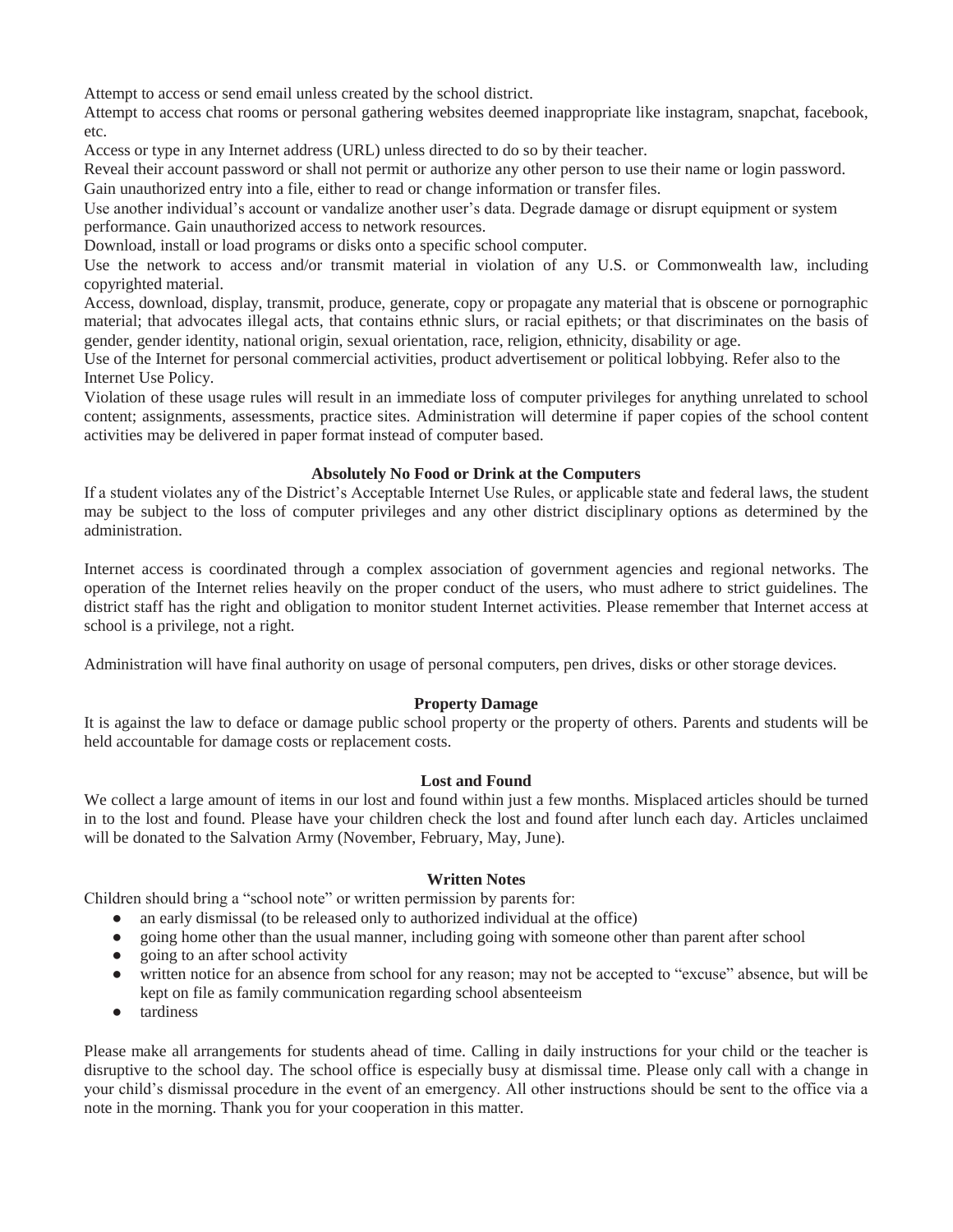# **Behavior Expectations**

# **Student Code of Conduct**

The Code of Conduct, annually reviewed by the School Council and approved by the School Committee, is designed to provide all members of the school community with clear expectations regarding student behavior along with specific consequences for the violation of these expectations. It is the school's goal that all students can come to school in a safe and orderly educational and social environment and that they develop the necessary character, work- ethic, and sense of personal responsibility for students to be successful in school and in life.

Students with behavior infractions may be asked to fill out a Think Sheet that allows them to reflect on the choice(s) made and participate in a "fix up," a restorative piece of problem solving for improved behavior in the future. Behavior incidents of this nature are tracked to make decisions about further supports for student success. Parents are notified when a child fills out a Think Sheet. Consequences for behavior infractions are decided upon with a teacher and or administration input. Final decisions rest with the discretion of the school administration.

While the infractions and consequences outlined below are meant to provide clear expectations for behavior, each disciplinary incident involves unique elements. Therefore, situations may be handled differently by the administration because of contributing factors.

For disciplinary actions that are deemed less severe in nature, a warning and/or parent notification may occur before first offense consequences are implemented. For those of a more serious nature, parent meetings may be required.

### **List of Possible Consequences (additional/other/different consequences may be assigned at any time as determined by school administration)**

**Conferences** are a formal warning where the school administration will clarify the behavior expectation and outline potential consequences for future infractions. A Think Sheet will be filled out by the child or the staff person that approached the incident in discussion. Parents/guardians may participate in the conference or be contacted by the school administration to be informed of the purpose of the conversation.

**Teacher Detentions** are assigned by individual teachers or grade-level teams for violations of classroom academic or behavioral expectations. Students are expected to report to assigned detentions/extra help and to work productively. Any student who fails to report to the teacher detention or who refuses to work as asked will be referred to the administration.

**Office Detentions,** which are assigned from 3:00-3:30 for repeated behavior infractions. If necessary, detentions will be assigned with a 24 hour notice to parents/guardians. This will allow for alternative transportation arrangements for the student, following the detention. After being assigned three office detentions, a student will face more severe consequences for poor behavior such as internal suspension.

**In-School Restriction** is assigned when a student is unable to be in a classroom setting or school routine for disciplinary or other reasons. All in-school suspension expectations and rules apply during this restriction period. **In-School Suspension** is assigned to a student when a disciplinary offense warrants action more severe than detention but less severe than one that warrants an out-of-school suspension. Students assigned to in-school suspension must complete work sent to them. Those who refuse to work productively may remain in in-school suspension until work is completed. Those who are assigned to a full-day of in-school suspension will not be allowed to participate in extracurricular activities on the day of the assigned suspension unless the administration feels an exception is warranted.

**Out-of-School Suspension** is assigned when a student has committed a serious disciplinary offense or when other consequences have proven ineffective at modifying behavior. Students who are suspended out-of-school may not attend school events and are prohibited from being on school grounds unless they have prior permission from school administration. **Please see the ATHOL-ROYALSTON REGIONAL SCHOOL DISTRICT HANDBOOK for the process for Out-of-School Suspensions and correlating laws.**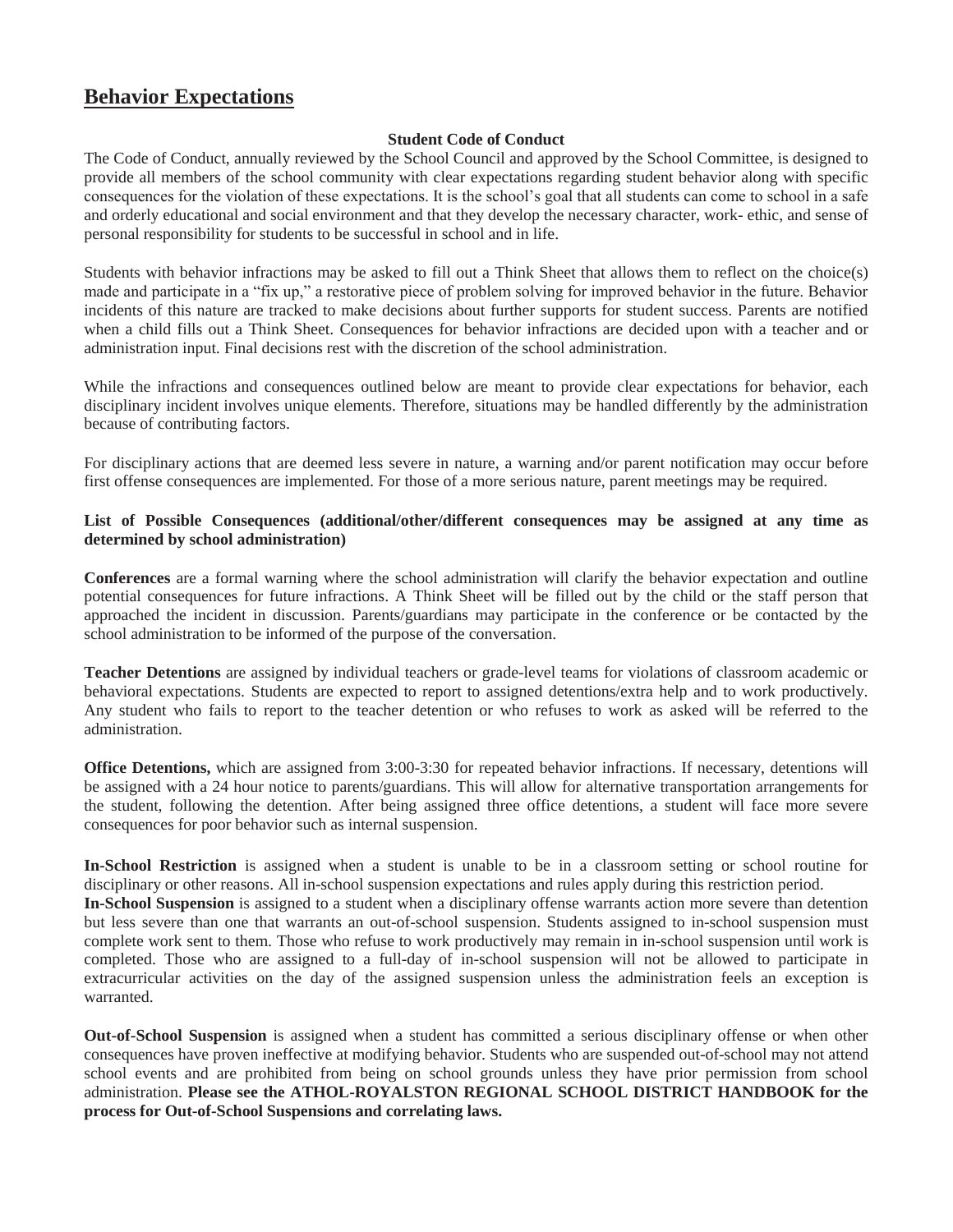*Severe disciplinary infractions such as weapon possession, bullying, fighting/assault, and threats directed at faculty/staff may result in a long-term out-of-school suspension/possible exclusion hearing.* Please see the ATHOL-ROYALSTON REGIONAL SCHOOL DISTRICT HANDBOOK for the process for Expulsions and correlating laws.

#### **Bullying**

Bullying or harassment of any type, including cyber-bullying, will not be tolerated and may result in suspension or exclusion from an Athol Elementary School. Bullying that occurs outside of school may result in disciplinary action if the behavior causes problems at school. Please see the ATHOL-ROYALSTON REGIONAL SCHOOL DISTRICT HANDBOOK for the full anti-bullying policy and correlating laws.

#### **Progressive Discipline, Additional Consequences, and Due Process**

The school's Code of Conduct provides a list of common infractions and the typical corresponding consequences for less severe violations of school rules. Consequences for such infractions range from detentions to short-term suspensions. Students who repeat the same offense will receive stronger penalties for subsequent offenses (at the discretion of the administration) which will likely include out-of-school suspension. The school administration reserves the authority to prevent students from participating in school events, keeping a leadership role, or being a member of a team if their behavior puts at risk other students or the reputation of the school. Families and students have the right to due process and appeal of decisions affecting them by faculty or the administration. The chain-of- command applies in processing such a complaint is as follows: teacher, principal, superintendent, school committee.

# **Health and Safety**

#### **Rules of Dress**

We consider school our place of learning for students as well as staff. It is important that we all dress in ways that make possible to do our work well. This means wearing clothing that is comfortable, safe, clean, and not distracting to others. Specifically, we require that:

- Students must wear appropriate footwear at all times. Closed toed shoes are required to use the playground structure and are also required to participate in P.E. Class.
- Students may not wear items of potential safety concern. (i.e. Roller blade type shoe) Administration will make a decision as to what may be unsafe.
- Students may not wear hats, hoods, caps, bandannas while in the building, except with teacher/admin. discretion that is clearly communicated to all staff.
- Students may not wear clothing that contains "obscenities, fighting words, incitement or defamation on them."

*If student dress is inappropriate, we will call home for a change of clothes or we will provide a change of clothes.*

#### **Winter Weather Wear**

Students must wear winter coats, boots, hats and mittens in order to participate in recess during cold weather. Students who wish to play in the snow must also wear snow pants/suits. Students choosing not to wear appropriate clothing to school must play in the designated area(s). Please contact the school administration if the expense of appropriate outerwear is a hardship for your family.

#### **Health Issues**

The school nurse's function is to establish a comprehensive school health program consistent with the Massachusetts guidelines, regulations and statutes governing nursing, school health, and local school district policy.

#### **Illness/Injury**

Students who are ill or injured must receive a pass from their teacher, and report to the Nurse's Office or the Main Office if the school nurse is unavailable. At no time should a teacher administer treatment to a student. If the school nurse or administration finds it necessary to dismiss a student due to health reasons such as illness or accident, a parent/guardian will be notified. A parent/guardian or authorized person must pick up the student at the main office. Early dismissal rules must be followed at this point.

#### **Health Office Procedures**

Students who are ill or injured must receive a pass from their teacher, and report to the Nurse's Office. If the school nurse or administration finds it necessary to dismiss a student due to health reasons such as illness or accident, a parent/guardian will be notified. A parent/guardian or authorized person must pick up the student at the main office and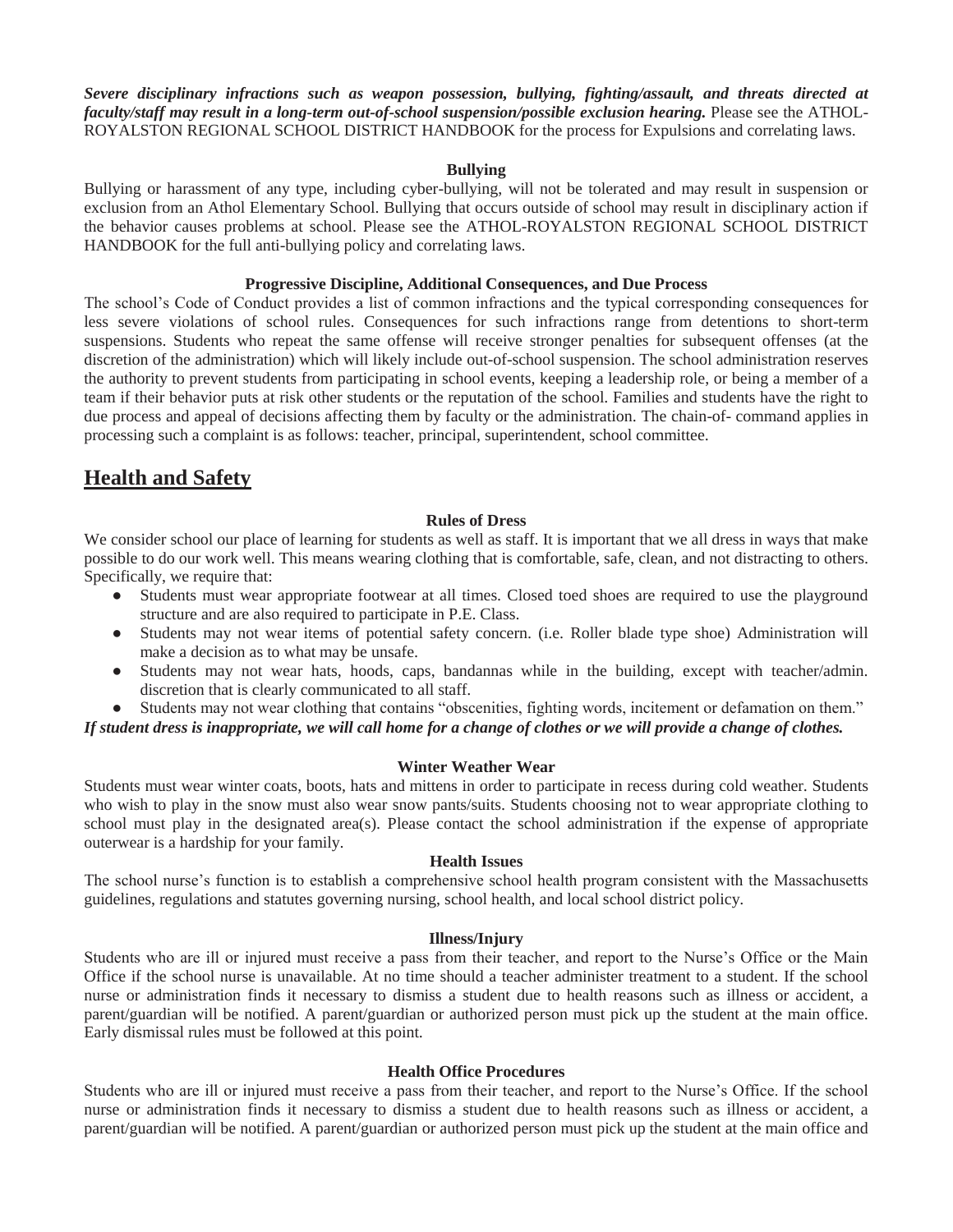sign them out.

# **Emergency Contact Information**

The school office must have an accurate and current emergency contact list. If your family's home or work phone numbers change, or your address changes, please notify the school right away so that we are able to reach an authorized caregiver in the event of illness or accident. We reserve the right to initiate safety checks at the last known address if an active phone number is not on file. Our School Resource Officer may be sent to the home.

# **Medication at School**

Ideally, all medication should be given at home. If the physician feels it is necessary for the student to receive medication during school hours, the school must receive the following before we begin to give any medicine at school, both over the counter and prescription medication:

- A written, signed, dated, note from the parent.
- A written, signed, dated, note from the physician.
- Medicines must be delivered to the school in a pharmacy or manufacturer labeled container by the student's parent/guardian.

Please ask your pharmacy to provide separate bottles for school and home. No more than a thirty (30) day supply of the medicine should be delivered to the school.

Students may not carry medication. All medication must be kept in the nurse's office.

Medication for Field Trips - for a student to have medication available for field trips, they must have the above completed forms on file in the health office.

Please note: inhalers, EpiPens and as needed medications must have MD orders to include consent for selfadministration.

# **Health Screenings**

- Vision screening will be conducted annually for all elementary students. Hearing screening is conducted annually for students in Kindergarten through 3rd grade
- Body Mass Index (BMI) screening will be conducted annually for 1st and 4th grade students. BMI is a measure used to show a person's weight for height and age. It is a tool that is used to determine possible health risks. Parents or guardians should notify the school nurse in writing by November 1st, if they feel that this screening is not necessary.
- Physical exams are required for Kindergarten and 4th grade students. The completed physical should be returned to the nurse to be filed in the student's permanent health record. This physical is best done by your family physician, who has a comprehensive knowledge of your child's health. If this requirement poses a financial hardship for you, the school physician can conduct a physical examination of your child at school. A physical exam is required for all new students within the first year of transfer and upon special request.

The parent or guardian of any student with an area of concern discovered during these screenings shall be notified in writing for follow-up and/or evaluation.

# **Massachusetts Immunization Requirements**

Under state law, in order for a student to enter/attend school, the student must have received the following immunizations:

# **Entry into Preschool:**

- At least four (4) DPT (diphtheria, pertussis, tetanus) immunizations.
- At least three (3) polio immunizations.
- One (1) MMR (Measles, mumps and rubella) immunizations
- Three (3) Hepatitis B immunizations
- One (1) varicella (chicken pox) immunization or proof of disease
- One (1) to Four (4) Hib (Haemophilus influenzae type B)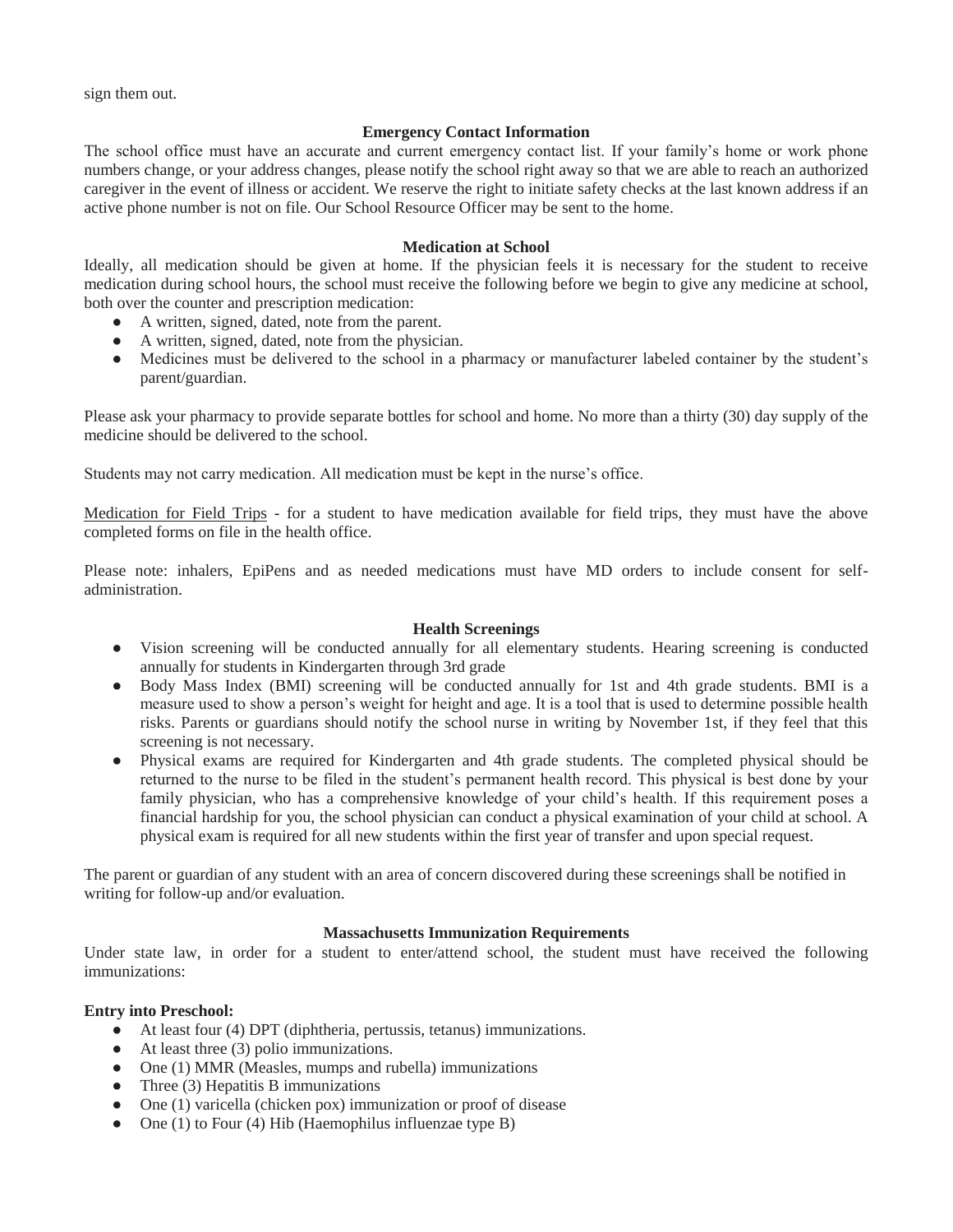#### **Entry into Kindergarten:**

- At least five (5) DPT (diphtheria, pertussis, tetanus) immunizations
- At least four (4) polio immunizations
- Two (2) MMR (Measles, mumps and rubella) immunizations
- Three (3) Hepatitis B immunizations
- Two (2) varicella (chicken pox) immunizations or Proof of disease
- Lead test with results

#### **Pets and Animals**

The use of pets and animals in the classroom can be a valuable educational experience. However, the very presence of such animals creates the potential for health concerns. Permission to bring a pet and/or animal into the classroom to share must be received from the Principal and the pet and/or animal must be accompanied by the student's parent. Pets are not allowed on buses.

#### **Pediculosis - Head Lice**

Pediculosis (lice) head checks will be done periodically throughout the school year as needed. Those found to have lice will have parental notification to include education. Students will be sent home for treatment if live lice are found. Follow up by the school nurse will be required prior to returning to the classroom. Additional intervention will be addressed on an individual basis.

#### **Medical Excuses**

Medical excuses are required for those students who cannot participate in physical education classes. A parental note will suffice for one gym class. After that, a note from a physician with the medical diagnoses, specifying the length and extent of the excused absence, may be asked for submission.

# **Use of Elevator for Medical Reasons**

Use of the elevator is granted on a case by case basis. School administration will be consulted for permission to use the elevator unless a note from a medical professional is submitted.

#### **Fire Safety Rules**

Students may not be in possession of a lighter or matches. Students may not ignite matches, lighters, or other flaming devices. Students may not ignite any material except under teacher supervised, experimental conditions. Setting fire to any material or property will be considered a criminal act – arson. Students may not ignite or possess any incendiary device, firecracker, sparkler, etc. Setting off a false fire alarm will be considered a criminal act as well as a violation of school rules.

#### **Fire Drill Procedures**

Each room has displayed a conspicuous and well-marked evacuation plan map.

We ask that each student respond to every fire drill as though an actual fire existed. All students and staff are to follow all fire drill procedures without exception. The objective of the fire plan and drill is to clear the entire building with no confusion and no injury as quickly and safely as possible.

At the sound of the fire alarm all students will rise and exit the classroom according to the fire exit plan. The students will close all windows and doors if the teacher or staff member instructs them to do so. The teacher or staff member will escort the group from the classroom according to the fire plan.

The last person out of each room needs to close the door. Students are expected to walk quickly and silently. During a fire drill groups of students may be rerouted. In this instance, students should listen for alternative instructions from their teacher or other adult.

#### **General Conduct During Drills**

- All students will obey the instructions of staff members without exception.
- Students are to remain quiet throughout a fire drill.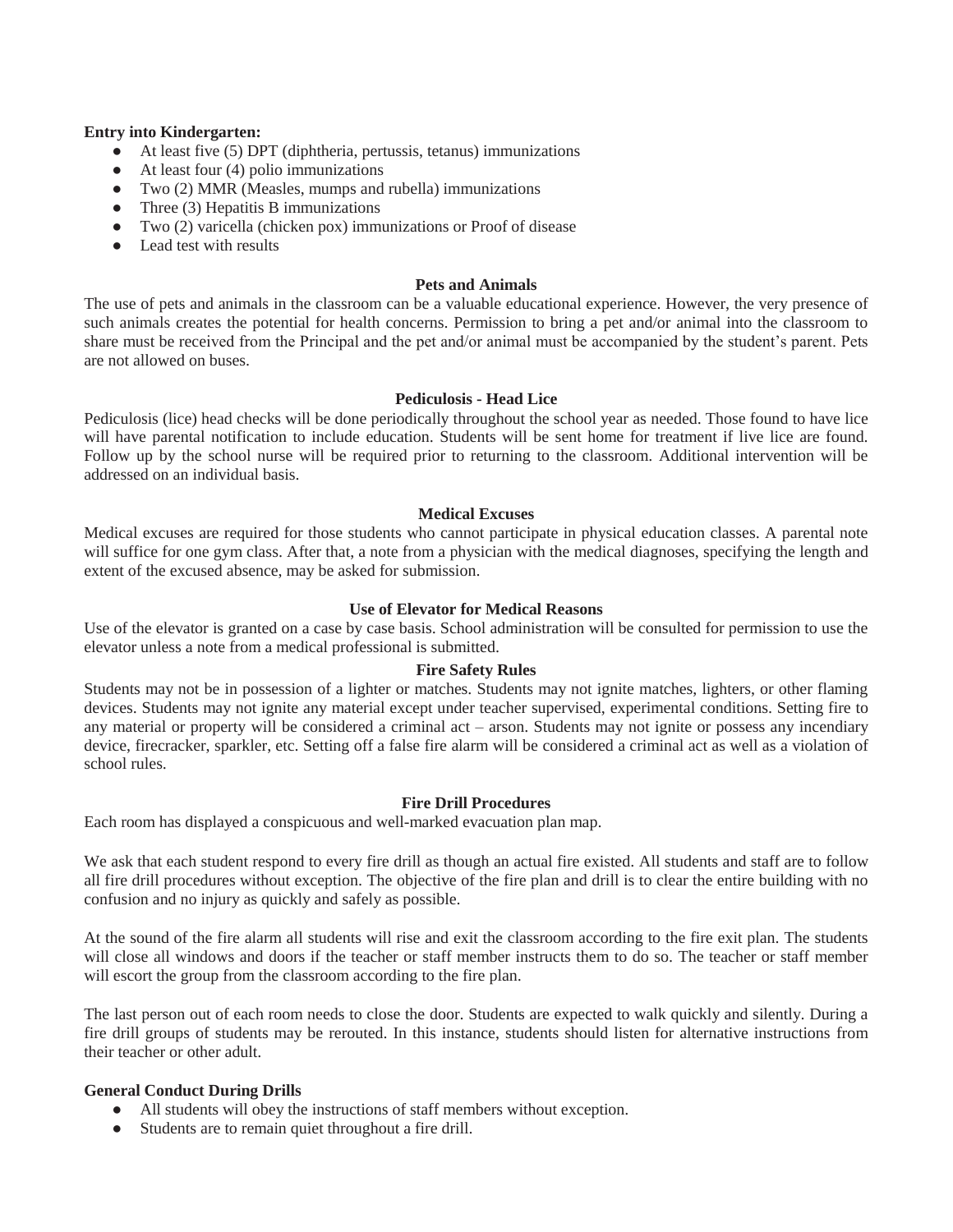- When outside the building, all walks and roadways must remain clear.
- All students will wait in groups with the adult supervisor for the signal to return to the building.

In the event that there is an emergency situation at one of the schools or in town, we ask that parents please think about the safety of all students. We ask that you call the school first to find out what the procedures are, if you are unable to reach someone, please call Central Office. You can be assured that we will be working on keeping all children safe at all times. In an effort to minimize confusion, we ask that parents not dismiss at this time. We will keep you updated anyway possible on the situation.

# **Lockdown/Shelter In Place**

Depending on circumstances, it may be necessary to have all students remain in the classroom for their safety. In this event either the "lockdown" or "shelter in place" command will be given over the intercom.

"Lockdown" – When "lockdown" is called there is an immediate threat and all students should follow the lockdown procedures and attempt to conceal their location.

"Shelter in Place" – When "shelter in place" is called there is not an immediate threat, but students should not be in the common areas of the building. Students should remain in their classroom but the class should continue as usual.

# **Weapons**

All weapons including but not limited to knives or guns of any kind are banned from school. This includes penknives exacto knives and pocket tools that contain blades. Any item that may be used to cause harm is also considered a weapon (rocks, stones, sticks, chains, etc.). A student in possession of any "weapon" will be immediately removed from class and/or school. Toy weapons are also not allowed at school and will be confiscated and returned to the student's parents. A toy may result in disciplinary action including suspension from school, at the administrator's discretion.

# **Student Support**

#### **Child Study Teams**

Each elementary school within the district has a child study team consisting of members of the faculty and the building administration. This team discusses students who may be experiencing academic and behavioral difficulties in school. Parents or teachers may refer any student experiencing said difficulties. This may result in additional strategies to ensure student support, including but not limited to examining a student's progress in relation to grade level curriculum standards using a tiered system of support or Massachusetts Tiered System of Support (MTSS) model. MTSS is a general education process of providing high-quality, scientifically-researched instructional practices based on your child's needs, monitoring your child's progress, and adjusting instruction & interventions based on your child's response rate of success.

The school district endorses a three step process of identifying student needs. This process is followed by a tiered approach to intervening. Depending on the significance of a student's learning difference and the effectiveness of tiered interventions, this approach may result in the development of a district curriculum accommodation plan, a positive behavioral intervention and support plan, the development of a 504 accommodation plan if a student has a substantial impairment, or possibly a referral for evaluation to determine if a student is eligible for special education. Please see the ARRSD Handbook for further details relating to these topics.

#### **MTSS Model/ Tiered Systems of Support**

**Step 1:** *Formal Assessments* - Every child is assessed at least twice a year in reading and math. We utilize a range of formative and summative assessment data to track how students are doing in comparison to benchmark expectations. **Step 2:** *Analyze Student Data* - Assessments results are analyzed to identify the learning needs of all students.

**Step 3:** *Provide Differentiated Instruction* - A variety of instructional strategies are used to teach students with different learning styles and rates. This instruction is delivered through a three-tier approach:

Tier 1 - involves the classroom teacher using different strategies and additional or different materials to assist student learning. If a child is not progressing as expected, they will need to spend some additional time receiving Tier 2 support.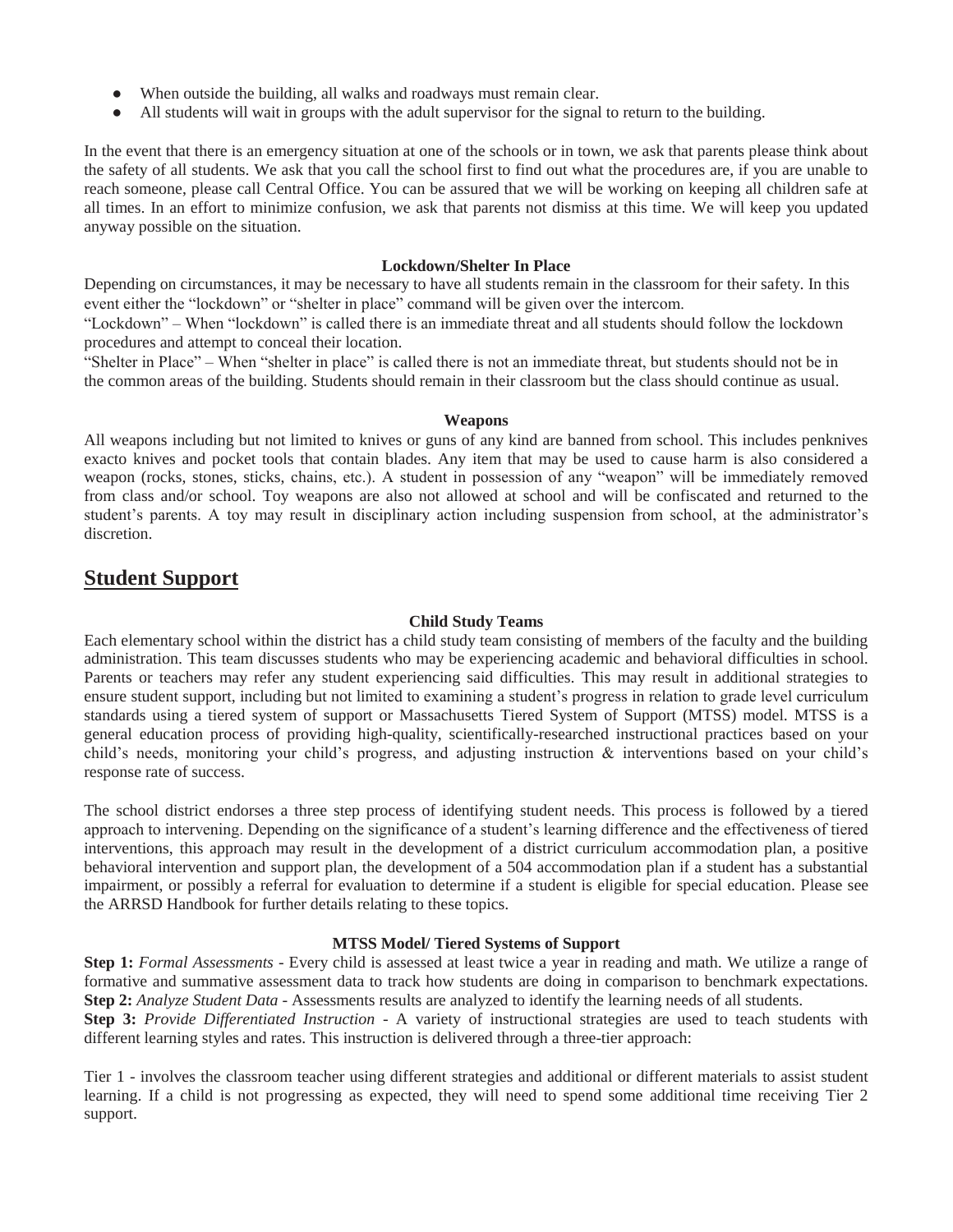Tier 2 - happens beyond the core instruction already occurring in reading and math. We provide additional small group instruction 3-4 days per week for 20 minutes. Sometimes children need additional and more frequent help to meet standards. If that is the case, Tier 3 interventions are explored.

Tier 3 - involves an individualized intervention plan (4-6 weeks in length) that will be developed for the child. Instruction will be tailored to specific learning goals.

#### **English Language Education**

ARRSD provides English language instruction and support for students whose native language is not English. English language learners (ELL students) study language appropriate materials to increase their English language reading, writing, listening, and speaking skills. The English as a Second Language (ESL) teacher collaborates with the classroom teacher and sends home quarterly reports. If your family speaks a language other than English and you believe your child needs English language support, please contact your child's classroom teacher or building principal.

#### **Guidance Department**

The counselors are here for your children. If something is happening with your child that may affect them at school, please know that you may reach out to your child's counselor at any time. They will provide any assistance that you and/or your child may need during a difficult time at home or school. Family transitions often impact a child's presentation and/or performance at school, please notify the Guidance Department of such changes so that your child may be more closely monitored for support around school success. Your family's information will be kept confidential unless it impacts the safety of your child.

#### **School Wide Academic Support (TITLE I)**

Athol-Royalston Regional School District Schools receive Title I Federal Grant aid based on enrollment numbers and federal guidelines. These funds are used to provide academic assistance to students who are identified as at-risk or unable to meet the state's content and performance standards in literacy.

#### **TITLE I- Right to Know Provision**

The Elementary and Secondary Education Act requires all local education agencies (LEA) to notify parents of all children in all Title I schools that they have the right to request and receive timely information on the professional qualifications of their children's classroom teachers. This notice must be sent at the start of each school year. The notice does not itself contain the teacher information; it simply tells parents the types of information they may request. At a minimum, if a parent requests it, LEA/school must report:

- Whether the teacher has met state qualifying and licensing criteria for the grade levels and subject areas in which the teacher is teaching;
- Whether the teacher is a teacher under emergency or other provisional status through which state qualification or licensing criteria have been waived;
- The baccalaureate degree major of the teacher and any other graduate certification or degree held by the teacher, including the field of discipline of the certification or degree; and
- Whether the child is provided services by a paraprofessional and, if so, their qualifications.

In addition, if a child is assigned, or taught by a teacher who is not "highly qualified" for four or more consecutive weeks, the parents must receive timely notice. These and other communications with parents must be in an understandable and uniform format and, to the extent practical, in a language the parents can understand. If there is no other way to provide information, it should be provided in oral translation. Requests must be in writing to the principal. This applies only to Title I schools.

#### **Special Education**

ARRSD provides special education services in accordance with IDEA and CMR 28.00. Students may be referred for a special education evaluation following modifications to the regular classroom program and a pre-referral meeting at the building level. Students are considered through the Child Study process prior to these referrals. A student is determined eligible for services if they have a qualifying disability and require specially designed instruction or the provision of a related service. The educational team will write an Individualized Educational Program, which defines the type and frequency of services. Our schools provide special education services in the regular classroom whenever possible. Please refer to the ARRSD Handbook for further details about special education.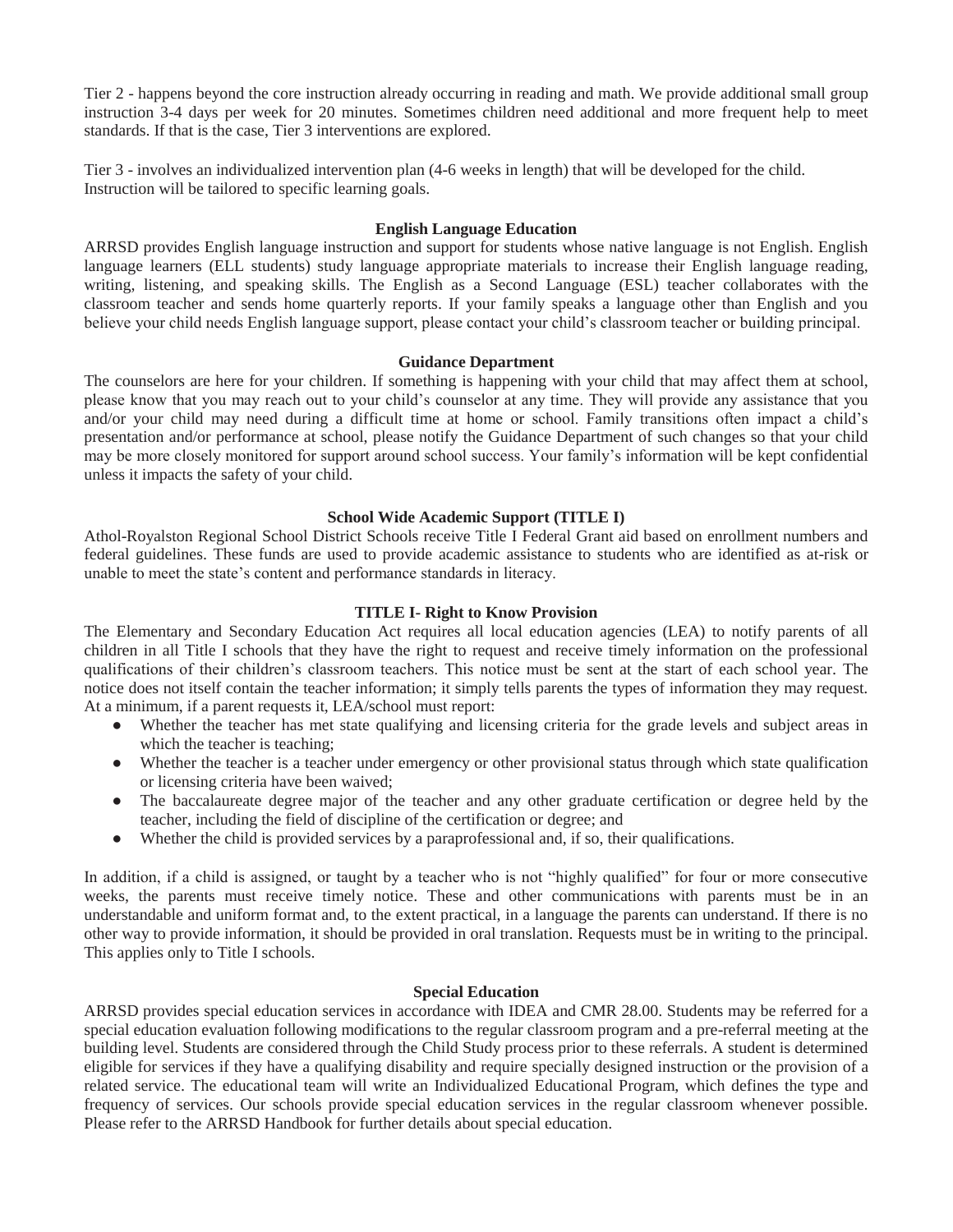#### **Tutoring**

If your child has to be out of school for an extended period of time (exceeding 14 school days) due to a serious medical issue, the school district may be able to provide short term tutoring. Please contact the Principal as soon as possible if your child has a medical condition that will prevent or otherwise limit his or her daily school attendance. The school district wants to work with families to maintain continuity in learning and to minimize the educational impact that could occur from any loss of instructional time. Documentation by the medical practitioner overseeing the medical condition creating a barrier to school attendance will be needed to inform the school's decision. Please see the ARRSD District Handbook for more details about tutoring.

# **Academics**

#### **Academic Honesty**

We expect all students to adhere to academic honesty and avoid any acts of dishonesty regarding their academic work. Cheating is to act dishonestly, to trick, or mislead regarding one's schoolwork. Plagiarism is taking another person's ideas, writings, or work, and passing it off as one's own. Any form of cheating or plagiarism is an act of dishonesty and is strictly prohibited. All students involved in such dishonesty are in violation of this rule and are subject to disciplinary action.

#### **Cheating/Plagiarism Includes:**

Copying of another student's test paper or any other school assignment

Using material during a test not authorized by the person giving the test

Knowingly using, buying, selling, stealing, transporting, or soliciting, in whole or part, the contents of a test or other assignment

Substituting for another student or permitting another student to substitute for oneself to take a test or complete an assignment

Bribing another person to obtain a test or other assignment that is to be administered

Securing copies of a test or answers to a test or other assignment in advance of a test or assignment

Copying or copy and pasting information from print or Internet sources without proper citation

#### **Alternative Classroom Setting**

Students who continually disrupt the educational process in the classroom, and prevent other students from learning may be assigned to an alternative setting for a period of time until the student learns to modify their disruptive behavior. Parents/guardians will be involved in this process with the goal of returning the student to the regular classroom setting.

#### **Benchmarks/Targets/Assessments**

Students have benchmarks in all subjects, which are tied to the state curricula. Students participate in State mandated testing during the school year, such as MCAS. Other data is diligently collected to assure that students are making academic progress or receiving intervention to support such progress. Additionally, common formative assessments are given according to a district timeline. These assessments align with curriculum adopted by the District.

#### **Homework**

Learning is a lifelong process that involves not only the students and teachers, but parents/guardians as well. Homework assignments are a critical part of the learning process and aim to:

- Reinforce and extend upon material taught during the day
- Encourage more in-depth study of specific topics at a pace and time appropriate for each student

At the elementary level, sharing literacy with your child is very important and 20 minutes of daily reading time can make a huge difference in their vocabulary development and critical thinking. We encourage you to share in the reading experience with your child by reading with them, and alongside them, for 20 minutes each day. In addition to reading, your child may have and additional time to complete work. We generally use the 10 minute rule for each grade level. (Kindergarten: 10 minutes, Grade 1: 20 minutes, Grade 2: 30 minutes and Grades 3 and 4: 40 minutes)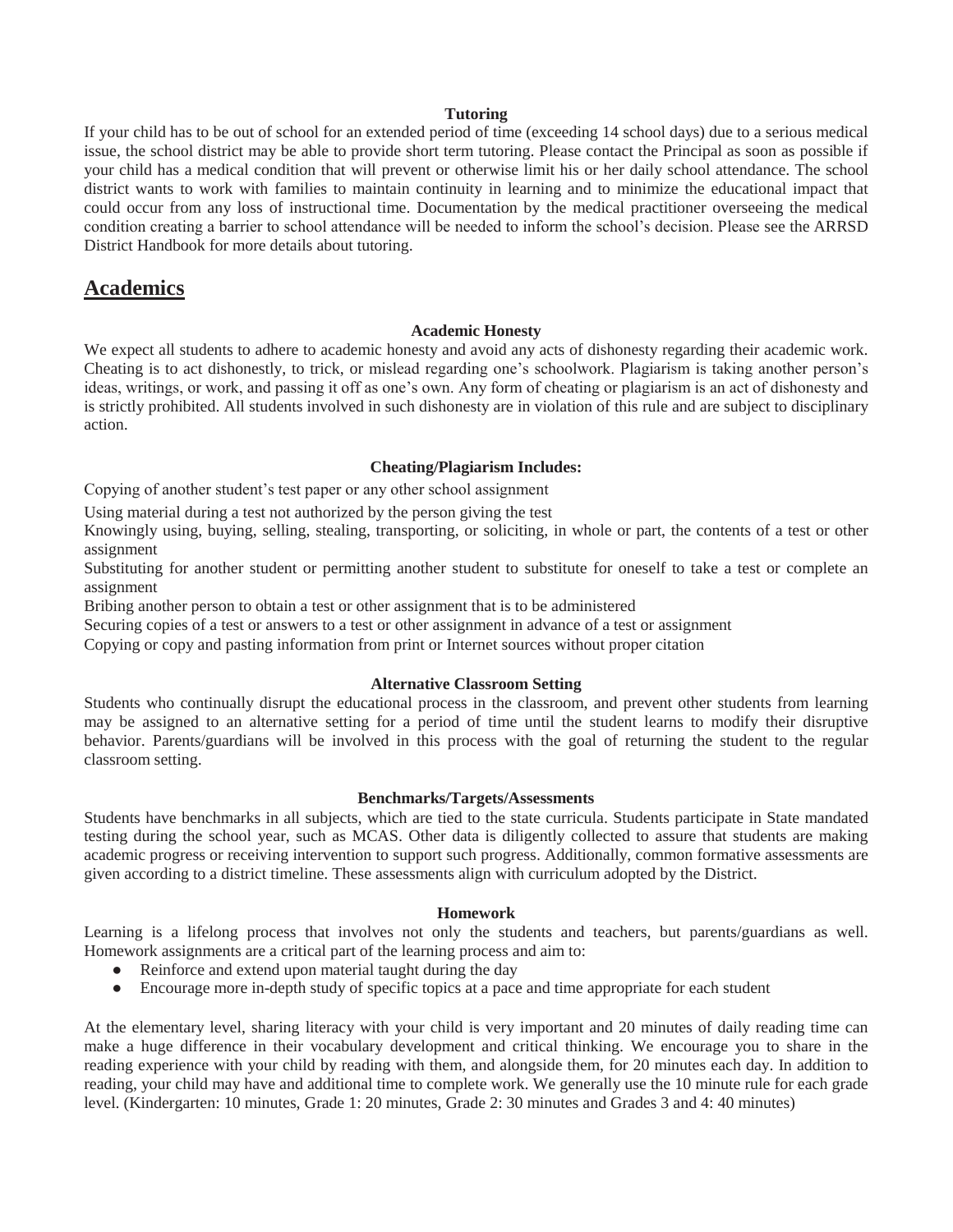# **Library/Media Center**

The Media Center is an area for learning. The print and non-print materials are meant for student study, research and browsing. We expect students to follow these guidelines:

- If you need to take materials out of the library, please check them out.
- When you are ready to leave the library, please check out at the desk.
- Please return all materials on time.
- Students/Families are responsible to replace lost or damaged library books.
- Damaged chrome books will be repaired and/or replaced by any child's family who damages such property.

### **Report Cards**

Report cards are sent home three times per year for students in grades first through sixth. Kindergarten report cards are issued twice per year. Good communication between parents and teachers by means of conferences and report cards are essential in understanding the children's needs and their progress in school.

#### **Grading**

Teachers assign grades to report all aspects of a student's classroom performance: effort, achievement, homework, class work, and tests as well as special requirements that vary from class to class. Teachers should make expectations clear to students as well as learning objectives.

#### **Supplies and Materials**

Paper, notebooks, pens, pencils, etc. will not be supplied by the school. Students are expected to come to school prepared with supplies necessary to complete ordinary assignments.

#### **Clubs and Activities**

Various clubs and activities may be offered throughout the school year for either before or after school. Students will be made aware of and may participate in activities/clubs that are offered. School rules apply and infractions will be met with discipline as outlined for behavior infractions during the school day. A current working phone number, as an emergency contact, is necessary in order for students to participate.

#### **Field Trips**

Teachers will provide students with a permission slip for field trips. These forms must be returned to the teacher prior to the day of the field trip. Students are expected to follow all school rules when on a field trip. A student who has consistently demonstrated poor attendance, continual tardiness, attitude or behavior problems, or who has not completed the required work may not be permitted to go on a field trip. This decision is up to the school administration. Parents will be notified prior to the trip/program.

All volunteers and chaperones on a school trip must have a CORI form on record. CORI forms are available in the school office.

#### **Tobacco Free Zone**

Use of any tobacco products within the school buildings, school facilities, on school grounds, including vehicles or school buses by any individual, including school personnel and students, is prohibited at all times.

# **FAMILY INVOLVEMENT**

# **Parent-School Communication**

We encourage parents to visit and become active in the school! Please feel free to contact your child's teacher with any compliments or concerns as soon as they arise. Teachers are available through the district's email system or by phoning the main office of your child's school. Appointments must be made in advance for parent/teacher meetings.

#### **Open House**

Open House will be held within the first month of school. This is an opportunity for students and parents to visit classrooms and learn about school programs and curriculum. This is a wonderful time for students to show off their school, please be mindful, this is not a time for parent conferences.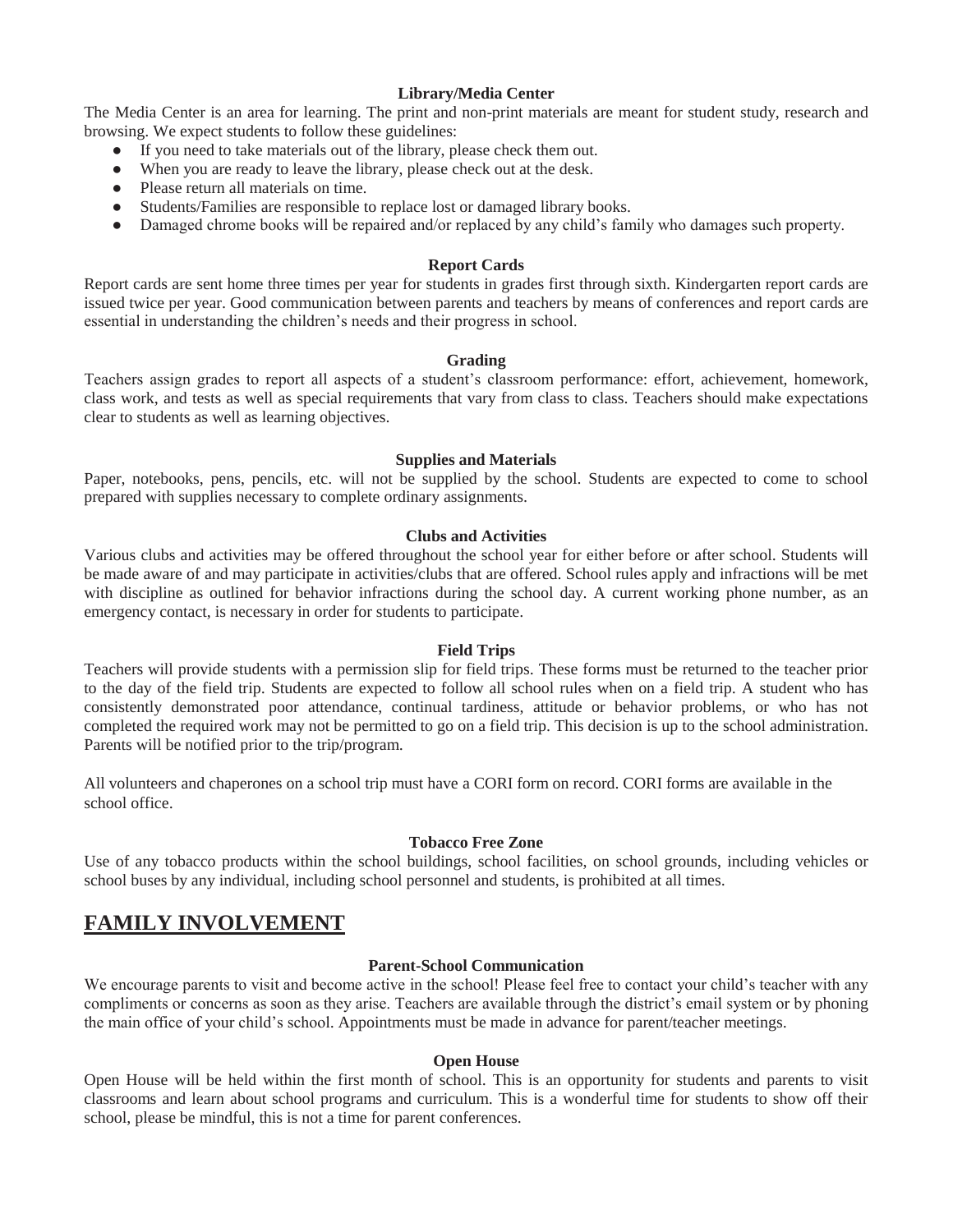# **Parent Conferences**

A formal Parent-Teacher conference will be held once a year. This conference provides an opportunity for parents and teachers to exchange information in all areas that affect a student's school performance. Conferences are a wonderful opportunity for parents to learn about their children's experiences and to collaborate with teachers.

# **Parent/Teacher Organizations & Councils**

# Parent-Teacher Organization (PTO)

Parents and community members are encouraged to participate in our PTO. This group meets monthly to provide enrichment opportunities for students and build community through planning and organizing family involvement activities.

# School Improvement Council

Parents and community members are vital parts of the council to work alongside teachers, and the building principal to review and update the School's Improvement Plan each year. If you are interested or considering becoming a member of the council, please contact the school through email or phone.

# Special Education Parent Advisory Council

Each elementary school in the district welcomes parents/guardians of children with disabilities to consider participation in our District's Parent Advisory Council. Membership is open to all parents of children with disabilities and other interested parties. The parent advisory council duties include but are not limited to: advising the school committee on matters that pertain to the education and safety of students with disabilities; meeting regularly with school officials to participate in the planning, development, and evaluation of the school committee's special education programs. The parent advisory council shall establish by-laws regarding officers and operational procedures. In the course of its duties under this section, the parent advisory council shall receive assistance from the school committee without charge, upon reasonable notice, and subject to the availability of staff and resources.

# **Please see ATHOL-ROYALSTON REGIONAL SCHOOL DISTRICT HANDBOOK for the following policies and correlating laws:**

**INTERNET USE POLICY PHYSICAL RESTRAINT POLICY PROHIBITION AGAINST BULLYING AND RETALIATION DISCIPLINING STUDENTS WITH SPECIAL NEEDS DISCIPLINE OF STUDENTS NOT YET ELIGIBLE FOR SPECIAL EDUCATION DISCIPLINE OF STUDENTS ON 504 PLAN DUE PROCESS FOR SUSPENSIONS NOTICE OF PROPOSED SUSPENSION SHORT-TERM SUSPENSIONS: HEARING AND PRINCIPAL DETERMINATION LONG-TERM SUSPENSIONS: HEARING AND PRINCIPAL DETERMINATION APPEAL OF LONG-TERM SUSPENSION EMERGENCY REMOVAL IN-SCHOOL SUSPENSION UNDER 603 CMR 53:02(6) & 603 CMR 53.10 SUSPENSION OR EXPULSION FOR DISCIPLINARY OFFENSES UNDER M.G.L. 71 §§37H and 37H½ STUDENT DISTURBANCES DISRUPTION AND HARASSMENT OF SCHOOL ACTIVITIES CHAPTER 722 - AN ACT INCREASING THE PENALTIES FOR DEFACING OR DESTROYING STATE, COUNTY OR MUNICIPAL PROPERTY SEXUAL HARASSMENT POLICY SEXUAL HARASSMENT POLICY/COMPLAINT PROCEDURE FOR STUDENTS PROHIBITION AGAINST FIREARMS IN SCHOOLS SEARCH AND SEIZURE IMMUNIZATION LAWS EQUAL OPPORTUNITY GRIEVANCE PROCEDURE TITLE IX - CHAPTER 662 NON-DISCRIMINATION POLICIES AND PROCEDURE SECTION 504 OF THE REHABILITATION ACT OF 1973 PUBLIC COMPLAINTS ABOUT SCHOOL PERSONNEL**

The Title IX Coordinator for the Athol-Royalston Regional School District is: Molly Superchi